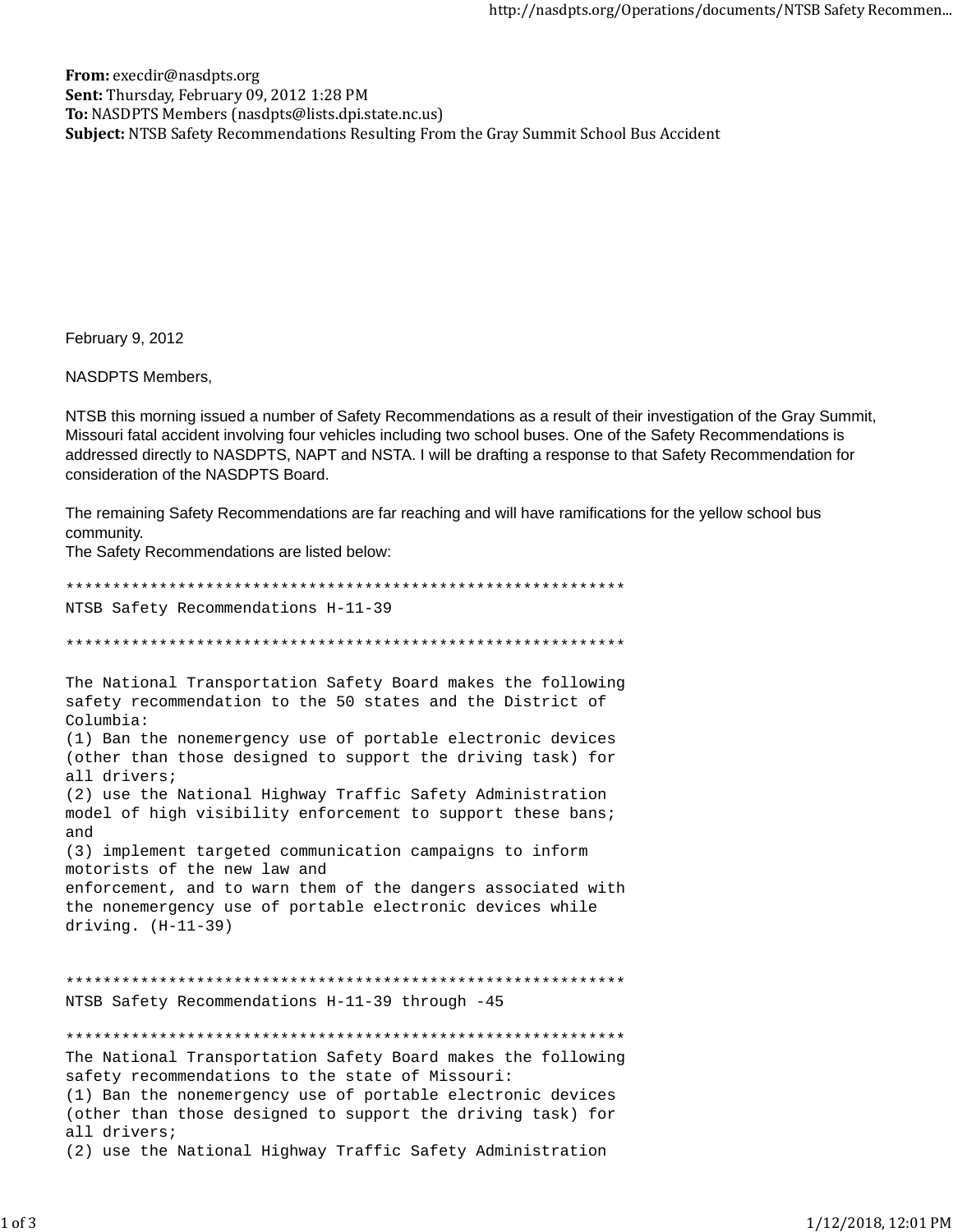model of high visibility enforcement to support these bans; and

(3) implement targeted communication campaigns to inform motorists of the new law and enforcement, and to warn them of the dangers associated with the nonemergency use of portable electronic devices while driving. (H-11-39)

Revise state regulations to require a periodic safety review of motor carrier operations for those carriers involved in pupil transportation. (H-11-40)

Modify the Missouri Motor Vehicle Inspection Regulations so that all inspection areas and procedures that apply to school buses are contained within the "School Bus Inspection" section. (H-11-41)

Modify your school bus inspection procedures so that all brake defects specified in the Missouri Motor Vehicle Inspection Regulations can be identified during biannual inspections. (H-11-42)

Revise your MVI–2 vehicle inspection form so that it lists all items to be inspected, as required by the Missouri Motor Vehicle Inspection Regulations; and include on the form a means of succinctly describing whether each of those items passes inspection. (H-11-43)

Audit your vehicle inspection program to ensure that inspections conform to requirements of the Missouri Motor Vehicle Inspection Regulations. (H-11-44)

Revise your bus evacuation regulations to require that pupils traveling to an activity or on a field trip in a school bus or a school-chartered bus be instructed in safe riding practices and on the location and operation of emergency exits prior to starting the trip. (H-11-45)

\*\*\*\*\*\*\*\*\*\*\*\*\*\*\*\*\*\*\*\*\*\*\*\*\*\*\*\*\*\*\*\*\*\*\*\*\*\*\*\*\*\*\*\*\*\*\*\*\*\*\*\*\*\*\*\*\*\*\*\* NTSB Safety Recommendation H-11-46

\*\*\*\*\*\*\*\*\*\*\*\*\*\*\*\*\*\*\*\*\*\*\*\*\*\*\*\*\*\*\*\*\*\*\*\*\*\*\*\*\*\*\*\*\*\*\*\*\*\*\*\*\*\*\*\*\*\*\*\*

The National Transportation Safety Board makes the following safety recommendation to the Missouri Department of Elementary and Secondary Education:

Incorporate into school bus driver training the risk of driver inattention, the need for proper scanning behavior, and the necessity of keeping a safe following distance. (H-11-46)

\*\*\*\*\*\*\*\*\*\*\*\*\*\*\*\*\*\*\*\*\*\*\*\*\*\*\*\*\*\*\*\*\*\*\*\*\*\*\*\*\*\*\*\*\*\*\*\*\*\*\*\*\*\*\*\*\*\*\*\* NTSB Safety Recommendations H-11-48 \*\*\*\*\*\*\*\*\*\*\*\*\*\*\*\*\*\*\*\*\*\*\*\*\*\*\*\*\*\*\*\*\*\*\*\*\*\*\*\*\*\*\*\*\*\*\*\*\*\*\*\*\*\*\*\*\*\*\*\*

The National Transportation Safety Board makes the following safety recommendation to the National Association of State Directors of Pupil Transportation Services, the